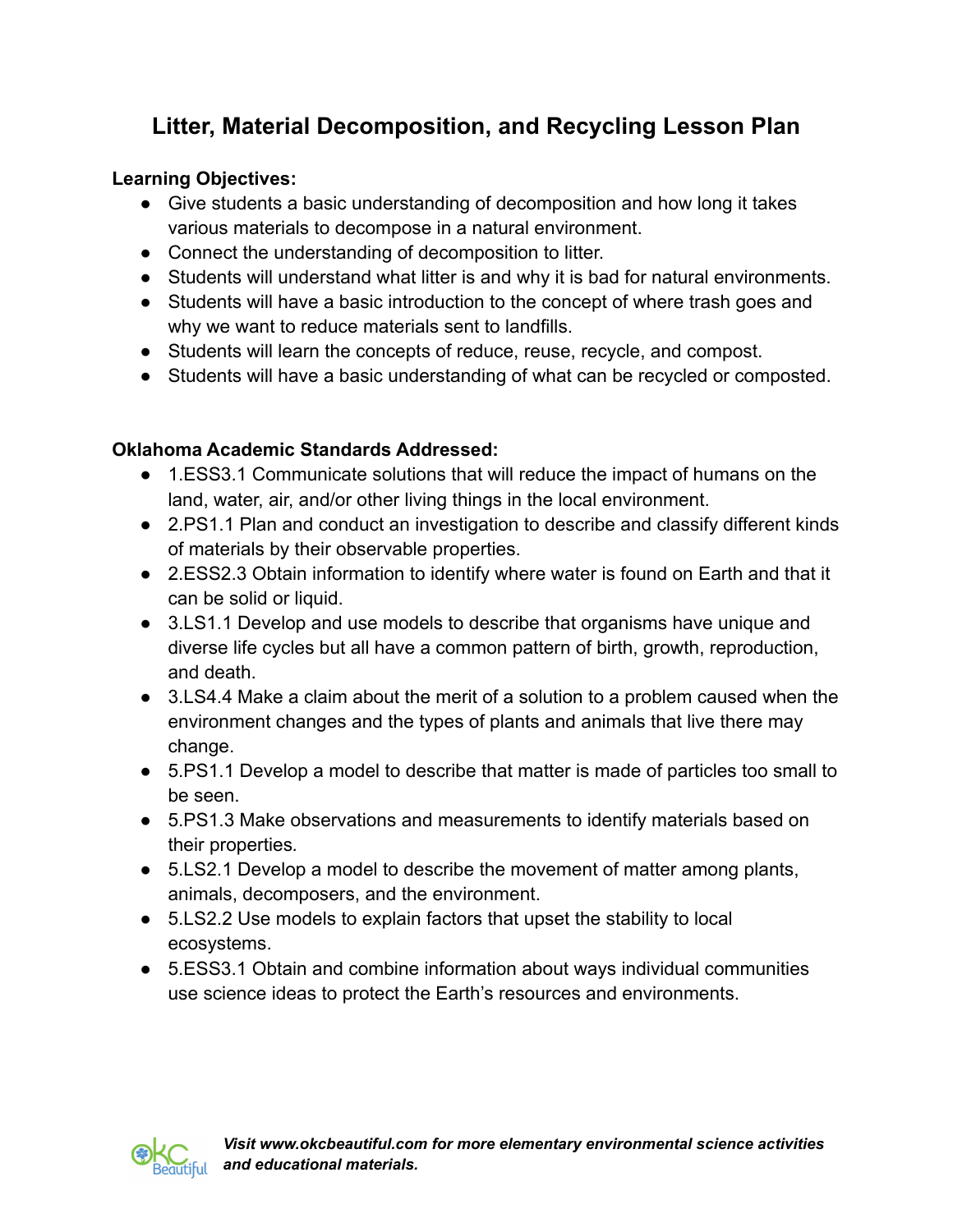# **Decomposition**

#### **Vocabulary**

- **Decomposition –** The process where an object breaks down into organic material.
- **● Decomposers –** Organisms which break organic matter down into compost.
- **Organic Matter –** Previously living things such as dead plants or insects.
- **Compost –** A naturally occurring plant fertilizer that looks like rich garden soil the end result of decomposition.
- **Composting** harnessing the decomposition process by building a pile or a bin of organic matter and encouraging decomposers to make compost.
- **Material** What an object is made out of. This could include paper, plastic, wood, aluminum, and much more!

### **Lesson Talking Points:**

#### **Decomposition**

Nature does all of this recycling through a process called *decomposition*. Decomposition is the natural breakdown of matter. We see bananas decompose all of the time in the kitchen!

Have you ever carved a pumpkin? Do you remember if it began to get moldy and squishy and saggy after a few weeks? Objects begin to change when they decompose and can change shape and reduce in size.

Organic matter decomposes into a substance called compost, which contains a lot of nutrients. Compost is full of nutrients that plants need. It feeds the roots of plants that are growing. Who does all this decomposition? The simple answer is *decomposers*!

#### **Decomposers**

Decomposers are the many types of critters that eat organic matter and turn it into compost. Examples of decomposers include:

- *Visible* pill bug aka roly poly, sow bugs, worms, ants, millipedes, centipedes, beetles, earwigs, spiders, snails. Also, chickens, cows, horses and any animal whose manure (poop) we can add to the soil are also decomposers. Most visible decomposers are *invertebrates*.
- *Invisible* bacteria, fungi and more. In a teaspoon of soil there are billions of microorganisms that break down organic matter.

### **Trash Decomposition**



*Visit www.okcbeautiful.com for more elementary environmental science activities and educational materials.*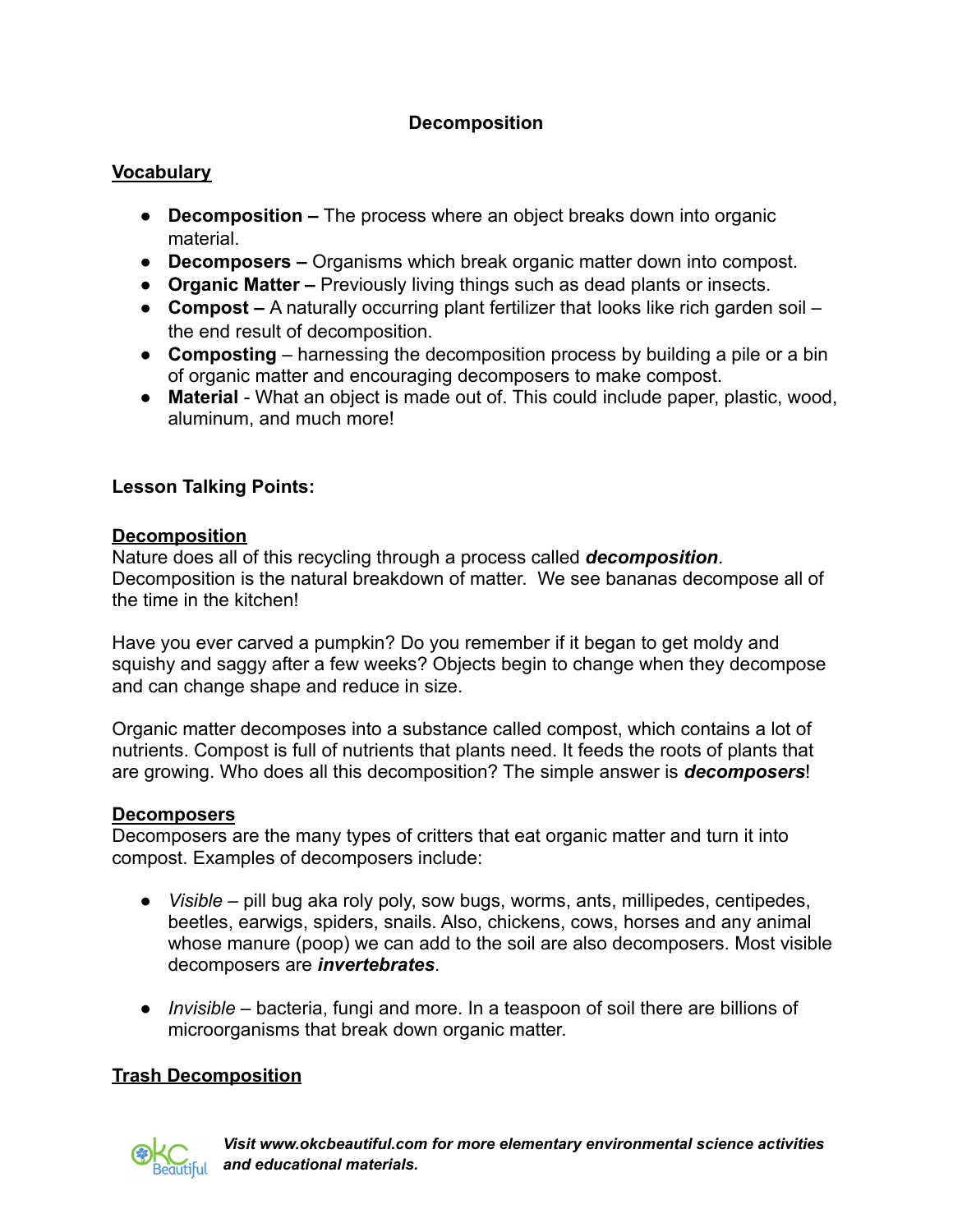What about items that are not organic materials and don't decompose as quickly? Think about your bicycle or your school desk or your book bag. While most of these items do also decompose, it takes a really, really long time for them to do so. How long it takes an item to decompose depends on what type of material it is made out of and how it is made. A material is what an object is made out of and could include paper, plastic, wood, aluminum, and much more!

#### *\*Hold up some examples of trash and ask what type of material it is made out of. Some good objects to include are plastic bottles, aluminum cans, books, cardboard box.\**

How big an object is and how it is made also affects how long it takes to decompose. For instance, a plastic bag and a plastic bottle decompose at different rates, because the plastic bag is very thin and can get torn up easily.

Now, based on what type of materials and objects, how long do you think it takes these items to decompose?

- Leaf 1 to 3 months
- Paper 2 to 4 weeks
- Aluminum can more than 200 years!
- Plastic bottle 450 years!
- Glass Bottle never
- Styrofoam cup never
- Plastic bag 10 to 20 years
- Paper bag one month

Some of these items can take a really long time to decompose!

### **Litter:**

Who can tell me what litter is?

Litter is when trash is in a place where it shouldn't be. Have you ever seen a plastic bottle or paper or a can laying outside on the playground and not in a trash can? This is litter!

Why do you think litter could be a bad thing?

When you think about how long it takes for some of those items to decompose, that means a piece of trash that is littered can stay in that spot for many, many years!

Here are ways that litter hurts our planet:

● It can hurt our wildlife and animals. An animal swallowing a bottle cap could choke it, or broken down pieces of trash can affect what it eats.



*Visit www.okcbeautiful.com for more elementary environmental science activities and educational materials.*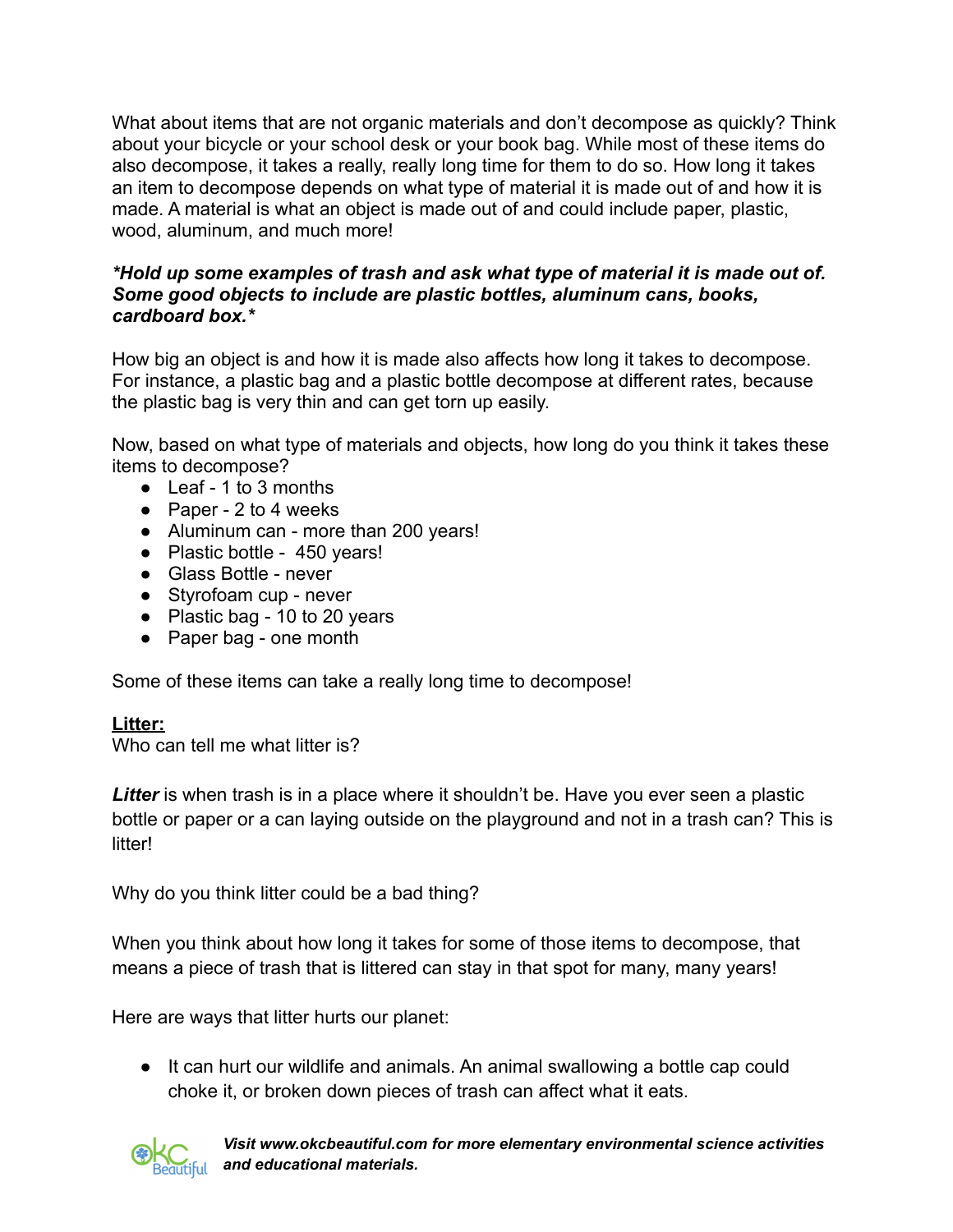- It can make our water dirty. When trash like plastic and styrofoam get into our water and start to break down, it releases harmful chemicals.
- Litter looks bad and can make a place dirty.
- Litter takes a lot of time and money to pick up.
- Bacteria and germs can grow on litter and attract creatures that spread disease.

# **So, how can you help?!**

You can help be part of protecting our planet! Make sure you only throw away trash where it is supposed to go. When you see litter, pick it up and throw it away properly. You can prevent more trash from being created by using less stuff. Mother Earth will be grateful and you are helping make our world a more beautiful place!

# **Resources:**

"A Lesson on Littering" Video: <https://www.youtube.com/watch?v=4pbXLw6NDBM> "What is Plastic Pollution?" Video: [https://youtu.be/ODni\\_Bey154?t=54](https://youtu.be/ODni_Bey154?t=54)

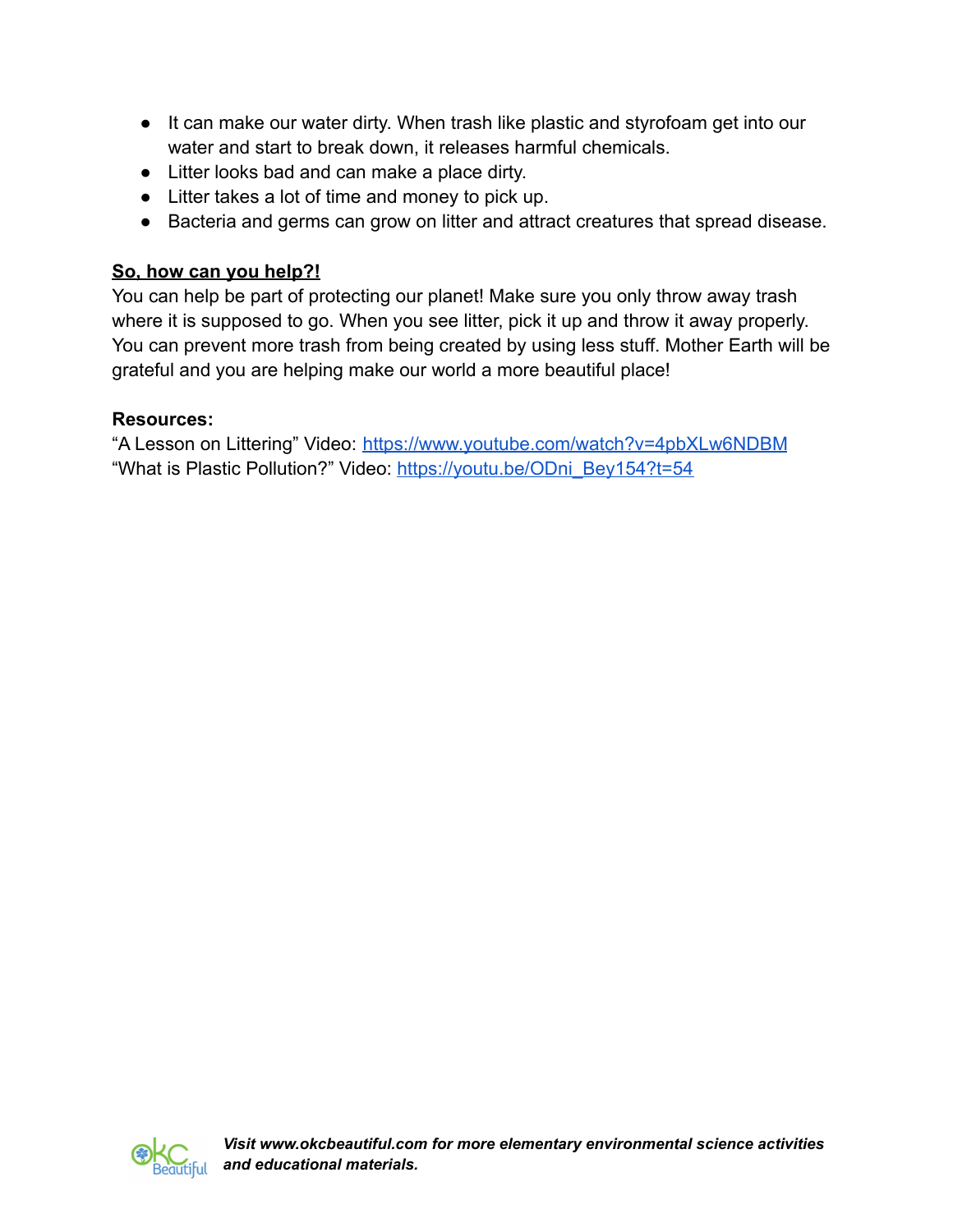#### **Where does garbage go?**

## **Vocabulary**

- Trash
- Landfill
- Groundwater
- Pollution
- Methane
- Reduce
- Reuse
- Recycle
- Compost

**Trash** is what we call something we are throwing away. Think about the things you have thrown away today. You probably put stuff in a trash can. But what happens when the trash truck empties your cart and rolls away?

An average trash truck can hold 14 tons of trash. This 28,000 pounds of trash.. That's around the same weight as 70 lions!

Trash from your trash carts are taken to a final location called a landfill. These are giant areas of land that have piles and piles of trash dumped at them. In Oklahoma City alone, we send 300,000 tons of trash to landfills each year. That is 600,000,000 pounds of trash. That is a lot!

Landfills have a lots of layers to prevent trash from poisoning our groundwater. *Groundwater* is water found underneath our soil and rock, and we need to keep it clean so it doesn't affect our drinking water.

Materials in landfills can contribute to pollution. Pollutants are harmful materials that end up in natural environments. It can affect the air, water, and land. When organic material decomposes in landfills, it puts off a chemical compound called **methane**. Landfills have systems that vent out the methane from the ground. Methane pollutes our air and causes our planet to get warmer by eroding layers of our air.

Landfills also take up a lot of space with the amount of trash they take. It also wastes materials that will no longer be able to be used again and will stay at that landfill forever.

So, how can we limit the amount of trash sent to landfills?

We can use four core concepts of **Reduce**, **Reuse**, **Recycle**, and **Compost**.



*Visit www.okcbeautiful.com for more elementary environmental science activities and educational materials.*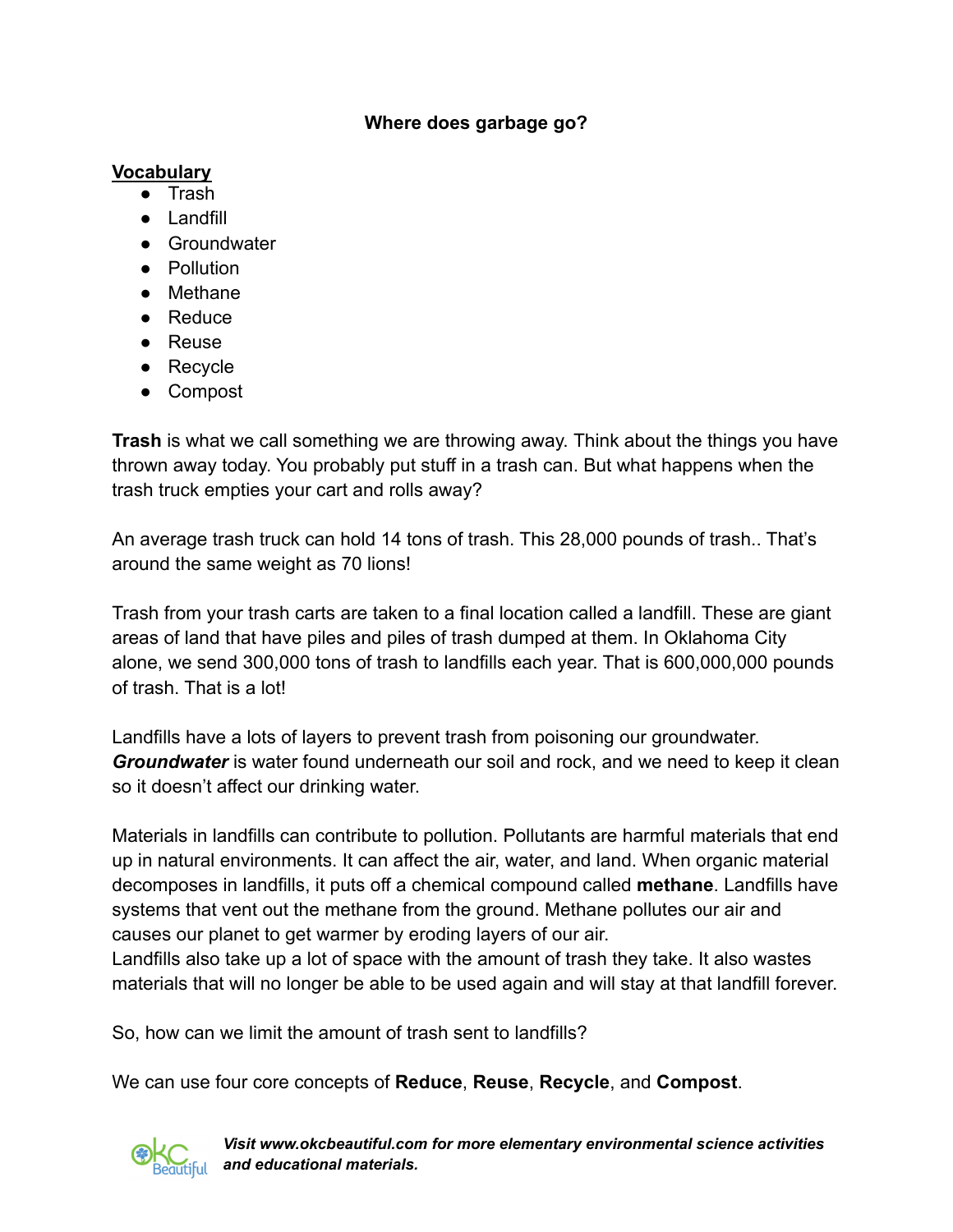**Reduce** is the first thing we can do to limit the amount of trash we produce. To reduce just means to use less stuff. For example, instead of using a lot of plastic bottles for water, you can use a single cup over and over again. It could also be borrowing a book from the library instead of buying a brand new one.

To **reuse** means to give multiple uses to an item. If you are finished using a object like a toy or clothing, you can donate it or give it to someone else to use again. Too, you can reuse an object by getting something from a garage sale or thrift store instead of buying something brand new.

**Recycling** is when you take existing objects, break them down into their main material, and remake them into new objects. For instance, your soda can be recycled, melted down, and remade into a new can for someone else to use. This is important because it reduces the amount of new materials we need to use. For example, paper that you are using today can be recycled into new paper, instead of other trees being chopped down to make new paper.

**Composting** is another way we can reduce waste we throw away, and it is a great way to feed our plants if you have a garden or houseplants. Compost is the finished product of organic matter decomposing, and once it is made, it is a nutrient-filled soil that helps plants grow really big and strong. Examples of things that can be composted are banana peels, lettuce, egg shells, and apple cores. There are a few different ways compost can be made. You can make a compost pile outdoors or use a compost bin. Or, you can compost inside using a worm bin, and the worms will eat the food and create compost.

Let's practice how we would sort our trash and keep in mind, reusing, recycling, and composting!

**\*Hold up different types of trash and explain what can be recycled, composted, reused, or has to be thrown away.\***